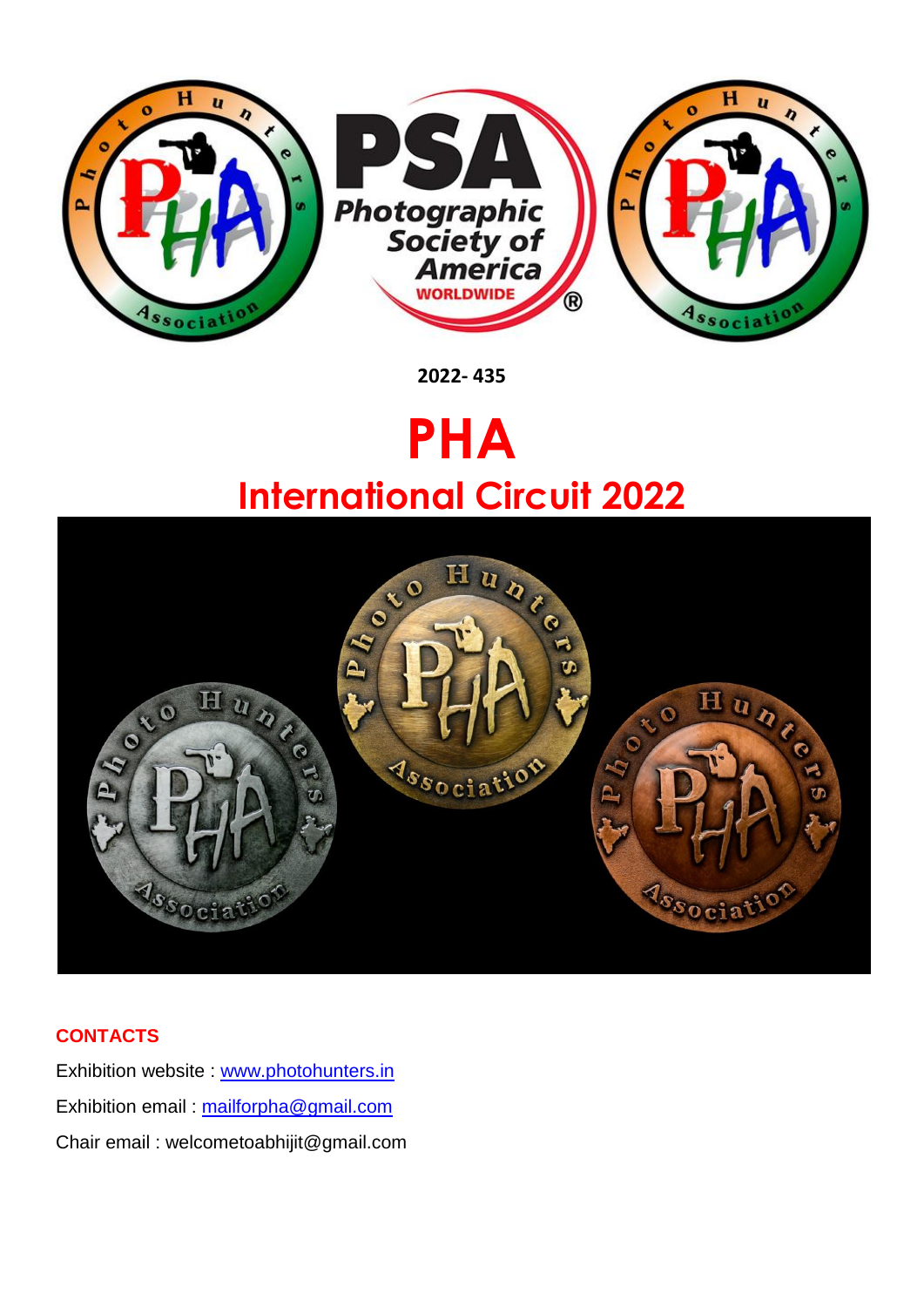## **SECTIONS**

Open Color – PIDC (color only)

Open Monochrome – PIDM (Monochrome only)

Nature – ND (Color or Grey scale Monochrome)

## **FEES**

Overseas : First section 30 USD each additional 10 USD.

Indian : First section 2000 INR each additional 500 INR.

Individual payment via Paypal (overseas) / Razorpay (national) at exhibition website only.

**If you pay using other than exhibition website, you must email your** payment details at **mailforpha@gmail.com**

Group discount: 5 entrants & above

| All<br>section | 30USD | <b>2000 INR</b> |
|----------------|-------|-----------------|

Inform with participants name and their payment details at **mailforpha@gmail.com** by closing date. **It is mandatory for group participation.**

PayPal ID for overseas group payment – **banil1950@gmail.com**

UPI ID for national group payment – **phaindia@ybl**

Entries received without proper fee and beyond closing date will not be judged and fee will not be refunded.

ociation

## **CALENDAR**

Closing Date: 01 August 2022

All Judging completed by: 21/8/2022

Notification sent by: 28/8/2022

Awards mailed by: 15/10/2022

On-line Gallery posted by: 15/10/2022

Catalogs posted by: 15/10/2022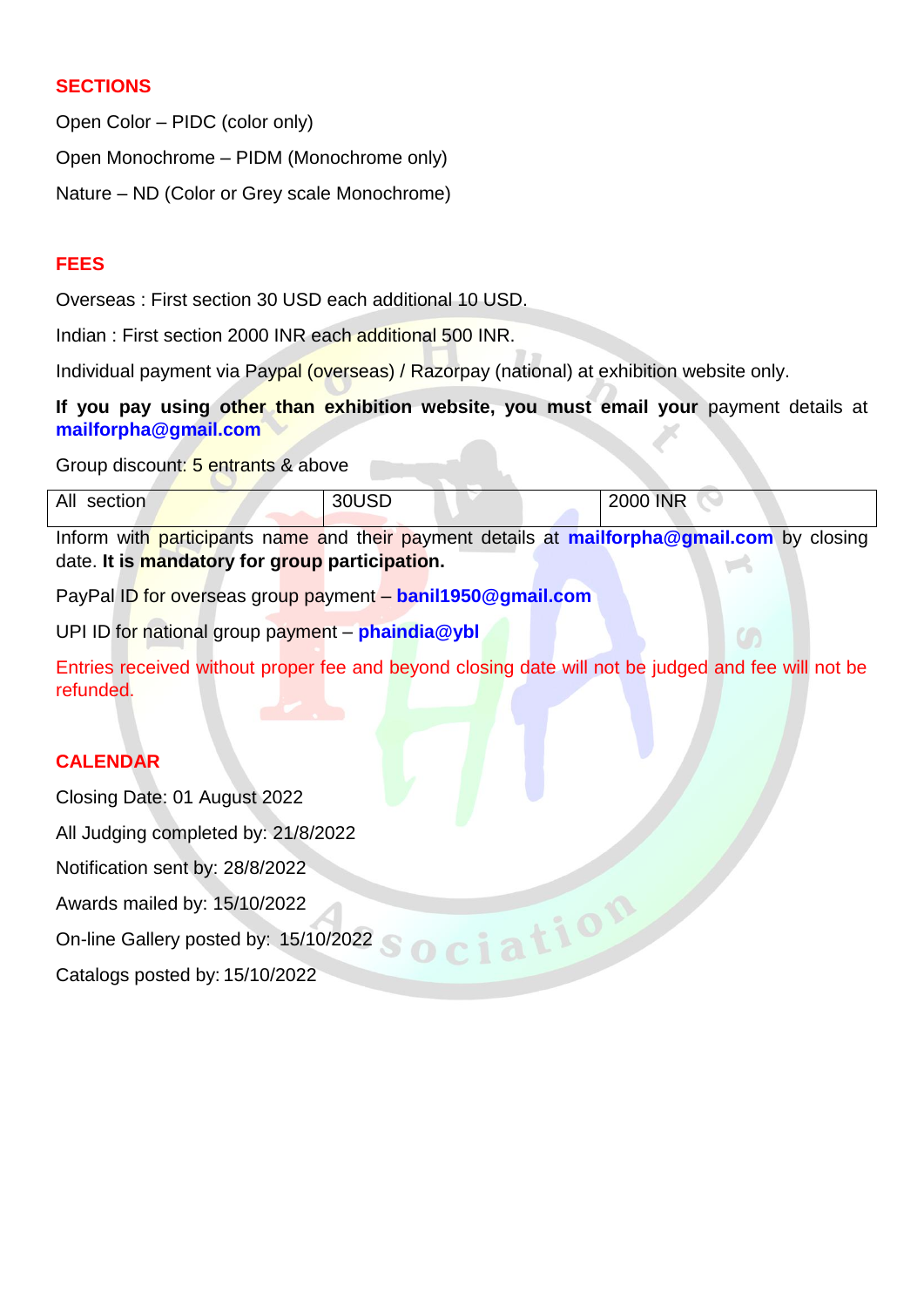| <b>H.SATISH</b>             | <b>INDIA</b> | Judging 1            | MFIAP, ARPS, MICS                    |
|-----------------------------|--------------|----------------------|--------------------------------------|
| <b>JINESH PRASAD</b>        | <b>INDIA</b> | Judging 1            | <b>AFIAP</b>                         |
| <b>UDAYAN SANKAR PAL</b>    | <b>INDIA</b> | Judging 1            | EFIAP, EPSA, GPU CR4                 |
| <b>KOSHAL BASU</b>          | <b>INDIA</b> | Judging <sub>2</sub> | EFIAP/B, EPSA                        |
| <b>RAJDEEP BISWAS</b>       | <b>INDIA</b> | Judging 2            | <b>GMPSA, EFIAP</b>                  |
| <b>SAIBAL MONDAL</b>        | <b>INDIA</b> | Judging <sub>2</sub> | MPSA, EFIAP, EFIP                    |
| <b>NARAYANASWAMY KM</b>     | <b>INDIA</b> | Judging 3            | EFIAP, PPSA, APSA, ARPS              |
| <b>ABHIJIT SARKAR</b>       | <b>INDIA</b> | Judging 3            | <b>EFIAP</b>                         |
| <b>SHIBASISH SAHA</b>       | <b>INDIA</b> | Judging 3            | <b>EFIAP</b>                         |
| <b>SUBRATA BYSACK</b>       | <b>INDIA</b> | Judging 4            | GMPSA/P, EFIAP/G, GPU CR5            |
| <b>MANASI ROY</b>           | <b>INDIA</b> | Judging 4            | EFIAP, MPSA, EFIP                    |
| <b>GOUTAM KUMAR DUTTA</b>   | <b>INDIA</b> | Judging 4            | EFIAP, EFIP<br>$\blacktriangleright$ |
| <b>BASUDEB CHAKRABORTY</b>  | <b>INDIA</b> | Judging 5            | EFIAP/b, MPSA, GPU CR2               |
| <b>Dr. AJIT HUILGOL</b>     | <b>INDIA</b> | Judging 5            | ARPS, EFIP, AFIAP<br>$\mathcal{O}$   |
| <b>Dr. BHUPESH C LITTLE</b> | <b>INDIA</b> | Judging 5            | <b>EFIAP</b>                         |
| <b>SANTOSH JANA</b>         | <b>INDIA</b> | Judging 6            | EFIAP, HON.MFIP(Nature)              |
| <b>APURBA KUMAR DAS</b>     | <b>INDIA</b> | Judging 6            | <b>EFIAP</b>                         |
| <b>ACHINTA KUMAR SAHA</b>   | <b>INDIA</b> | Judging 6            | EFIAP/P, GMPSA, APSA                 |

## **AWARDS**

Total of **342 awards** includes:

Circuit of **6** Judging **3** section

- **18 PSA Gold medal** ( 1 per section )
- **18 PHA Gold medal** ( 1 per section )
- **18 PHA Silver medal** ( 1 per section )
- **18 PHA Bronze medal** ( 1 per section )
- **270 PDF Certificate of Merit** ( 15 per section )

◆ All medals will send via registered India Post.

# **CATALOG**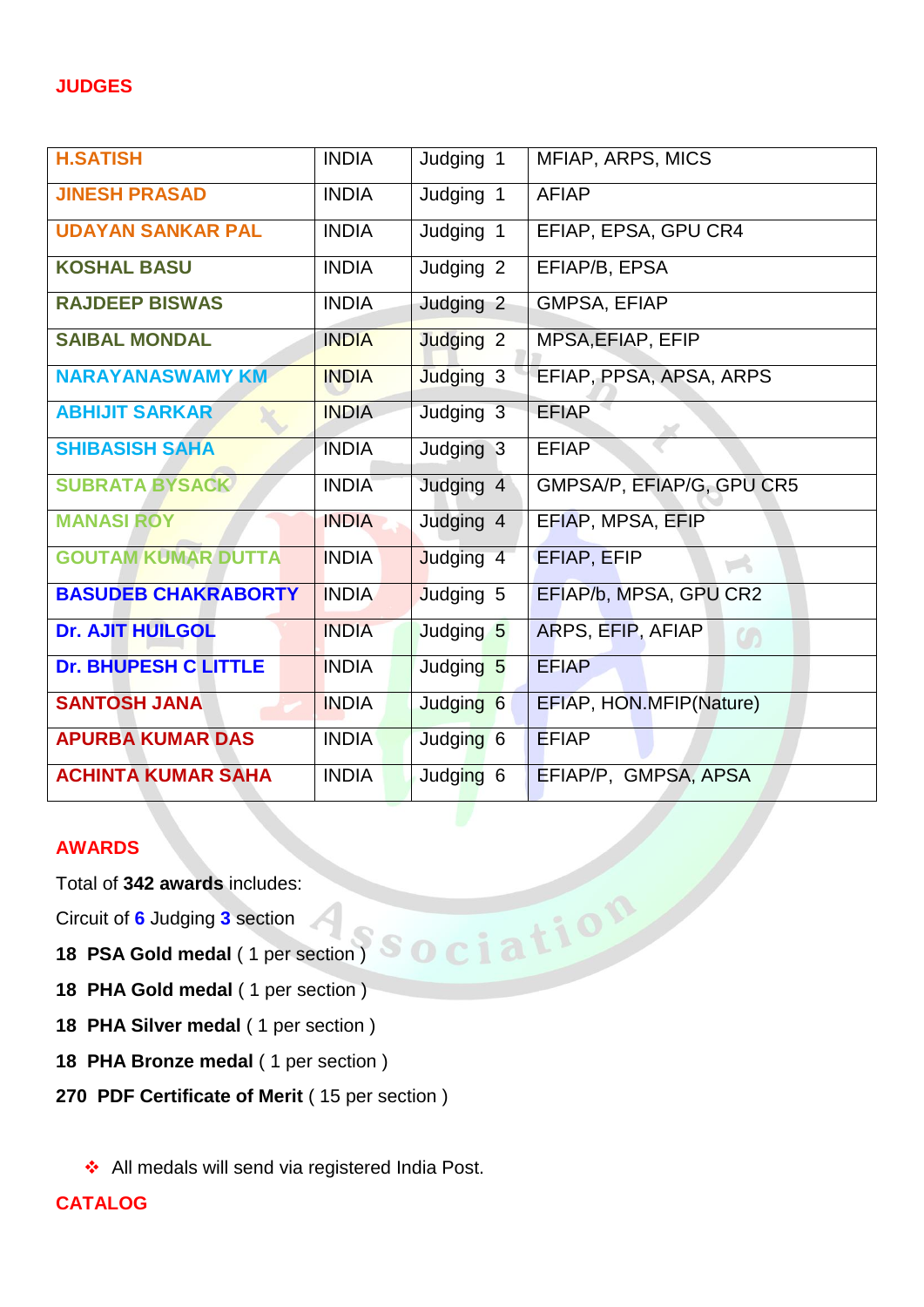Electronic catalogue in PDF will be produced and email to all paid participants.

# **EXHIBITION REQUIREMENTS**

## **CB1:**

**IMAGE AND ENTRY REQUIREMENTS** This exhibition is open to anyone; however, an entry may be rejected when the Sponsor or the Exhibition Organizers, in their reasonable discretion, believes the entry does not conform to exhibition rules and these Conditions of Entry. Membership in any photographic organization is not required.

**Sanctions**: Entries will not be accepted from any entrant who is currently sanctioned by PSA. Entry fees are not refundable in these circumstances

## **PSA Star Ratings**

To receive proper Star ratings credit from PSA, entrants must provide their names and country exactly the same in each exhibition. Aliases are not permitted. Please contact PSA in the event of name changes or relocating to another country. Using one's name differently in different exhibition exposes the entrant to the risk that many of their acceptances may not be recognized by PSA Star Ratings.

## **Image Creation**

Entries must originate as photographs (image-captures of objects via light sensitivity) made by the entrant on photographic emulsion or acquired digitally.

## **Certification**:

By virtue of submitting an image, the entrant certifies the work as his or her own. Images may not incorporate elements produced by anyone else (for example: clip art, images or art by others downloaded from the Internet). Aliases are not allowed.

## **Reproduction**

The entrant permits the sponsors to reproduce all or part of the entered material free of charge for publication and/or display in media related to the exhibition. This may include low resolution posting on a website. Note: Entrants who indicate that their images may not be reproduced or used "will not be eligible for awards" or inclusion in audio-visuals of the exhibition "and could be subject to disqualification" by the exhibition sponsors. The exhibition assumes no liability of any misuse of copyright

**Alteration and Computer Generation** Subject to Divisional restrictions (particularly Nature, Photo Travel, and Photojournalism) images may be altered, either electronically or otherwise, by the maker; adjustments to enhance images or creatively modify images are allowed providing the underlying photograph is retained in a way that is obvious to the viewer. Images may not be constructed entirely with a computer, and must be the sole work of the author

**Re-use of accepted images**: Any image that has been accepted in this exhibition, past or present, may not be entered again in the same Division Star Ratings Class any future instances of this exhibition. It may, of course, be entered in any other PSA recognised exhibitions but **must always have the same title**. **Re-titling in another language is not allowed.**

**Entry:** An Entry consists of, up to and including, four (4) images entered by a single entrant into the same Section. An entrant may only enter a specific Section once.

## **Titles**: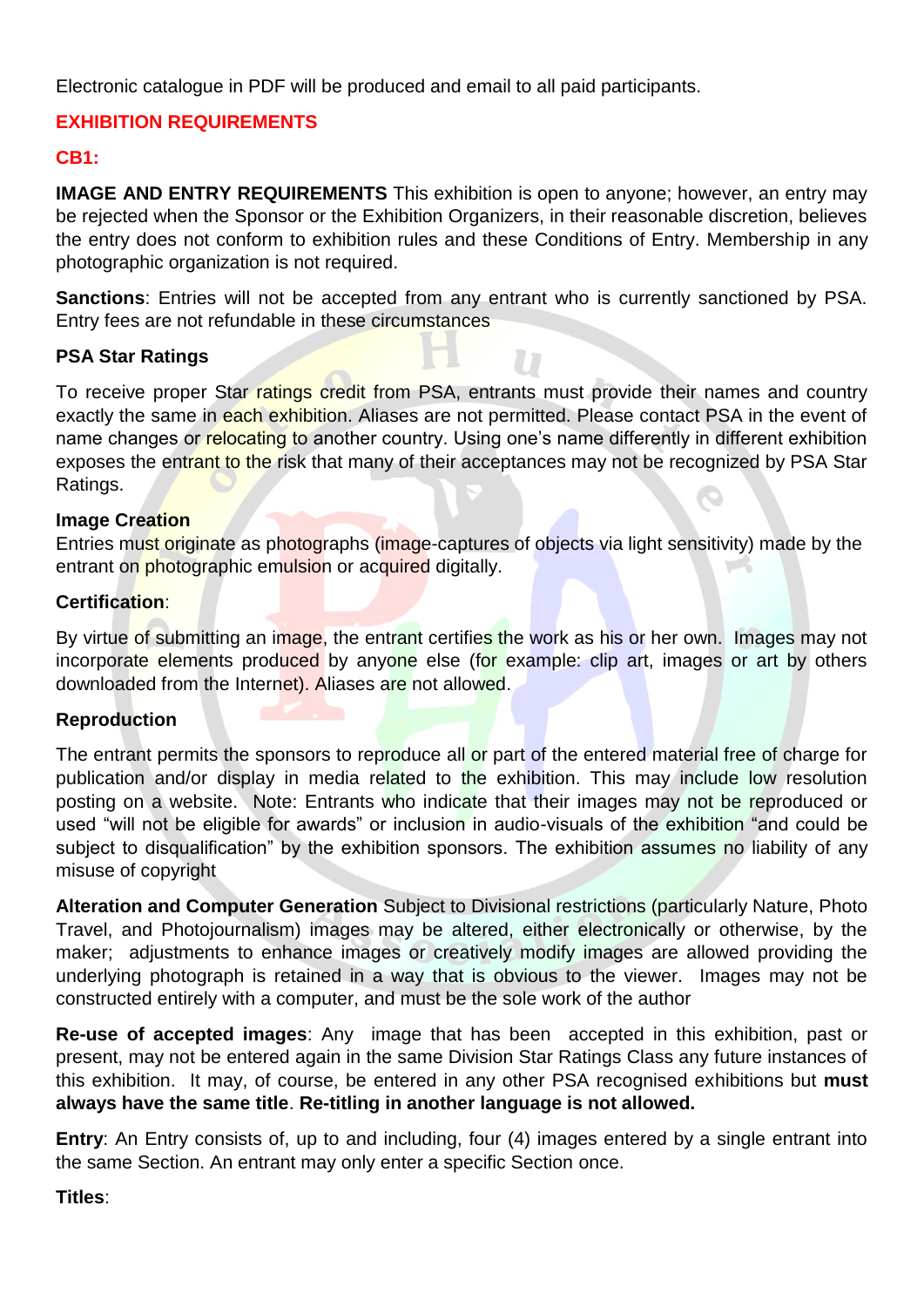Each image must have a unique title **that is a description of the image**. That unique title must be used for entry of that image or of an identical Image into any and all PSA-Recognized exhibitions. Titles must be 35 characters or fewer. No titles may be visible to the judges, and nothing in the image may identify the maker. Titles may not include file extensions such as .jpg or .jpeg (or any other camera capture filenames such as IMG 471). Titles may not consist of personal identifiers possibly augmented by a number; or include words such as "untitled" or "no title". Titles may not consist solely of numbers unless those numbers are prominently contained within the image, such as a contestant number in a race.

#### **Color and Monochrome:**

Color and Monochrome images from the same capture that share substantial pictorial content in common will be considered the same image and must be given the same title.

## **CB2:**

- a) Photos must be submitted in JPEG file format following instructions at <www.photohunters.in>. Title of each image cannot exceed 35 characters. Titles do not need to be translated to English but must be given in English characters.
- b) Maximum Horizontal length is 1920 pix. Maximum Vertical length is 1080 pix. In 300 dpi. Compression 7-12, maximum 2Mb, sRGB.
- c) The exhibition software shall not resize images.

#### **CB4:**

The Exhibition will be conducted in accordance with the rules of the PSA

An entrant's images will not be presented to the judges consecutively. An entrant's four images will be distributed throughout four rounds of judging in that section.

Distribution of images will be in the same round order as submitted by the entrant.

#### **CB5: Judging Method:**

"Judging is to take place remotely (online) by each jury member. Distribution of images shall be in the same round order as submitted by the entrant, but they shall not appear to the judges' consecutively. Remote judging will take place and all judges shall use their own Color calibrated equipment capable of displaying submitted images at 100% as per PSA Exhibition Standards 2022."

## **Target Acceptance Range**: 29-35%

## **CB6:Protection of Entrants' Personal information**

#### **DATA PROTECTION**

By entering this exhibition, you are explicitly consenting to the personal details you have supplied, including email addresses, being held, processed and used by the exhibition organizers for purposes associated with this exhibition. You also explicitly consent to such information being sent to organizations that have accorded official recognition, patronage or accreditation to this exhibition. You acknowledge and accept that entering this exhibition means that the status and results of your entry may be made public.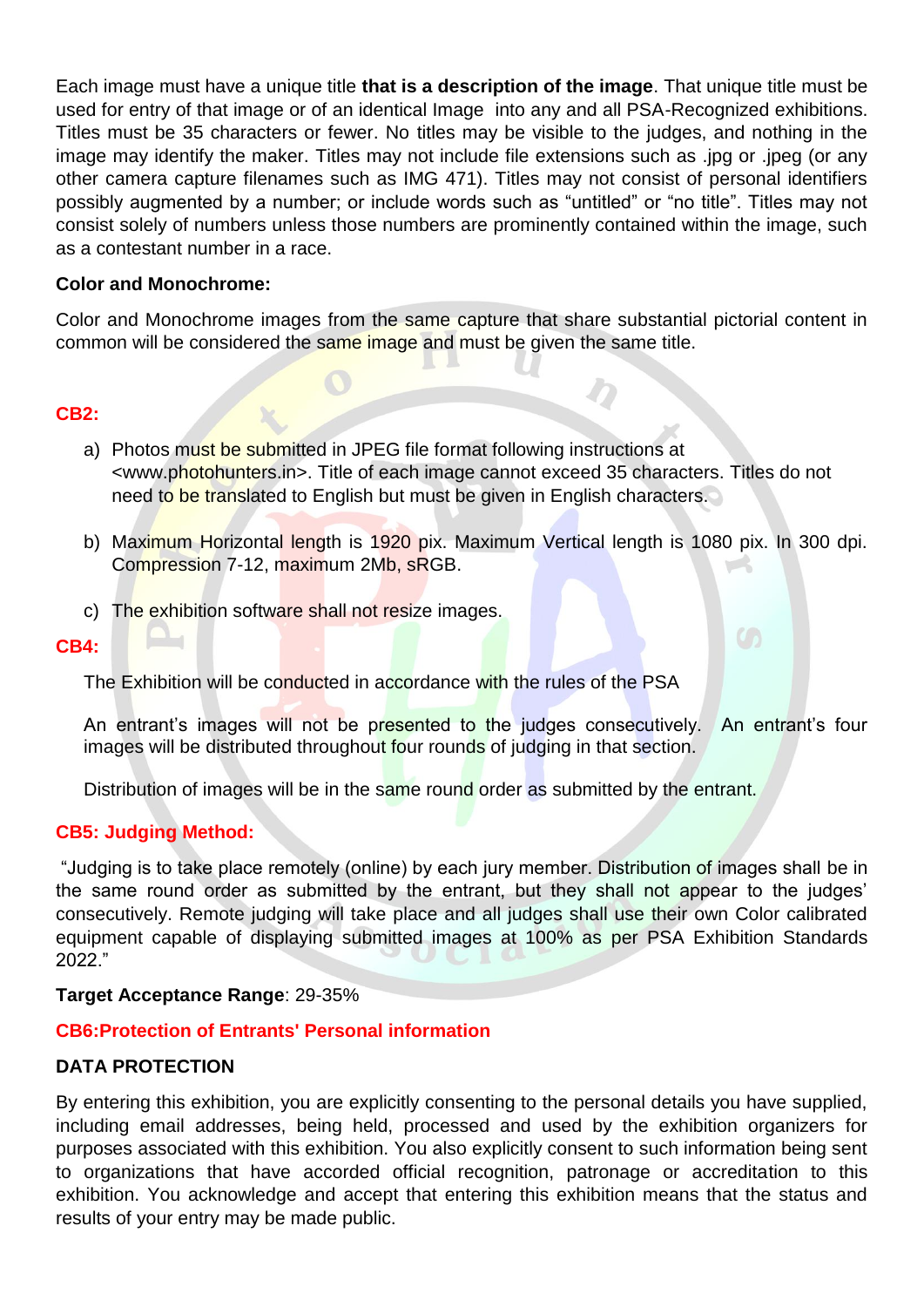## **SUBJECT MATTER AND SECTION DEFINITIONS**

## **Statement on Subject Matter applicable to all sections**

The fundamental rule that must be observed at all times and **applies to all sections** offered in exhibitions with FIAP patronage or PSA recognition is that **the welfare of living creatures is more important than any photograph**. This means that practices such as baiting of subjects with a living creature and removal of birds from nests, for the purpose of obtaining a photograph, are highly unethical, and such photographs are not allowed in any exhibition with FIAP patronage or PSA recognition. Under no circumstances may a living creature be placed in a situation where it will be killed, injured or stressed for the purpose of obtaining a photograph. This rule applies regardless of whether or not the creature being killed, injured or stressed is visible in the captured image.

There are also concerns about the use of aerial photography, drones, helicopters, low flying aircraft. These should not cause any interference with other individuals or animals which causes a disturbance in their normal activity or disrupt the way any individuals or animals interact with their environment.

Entry in this exhibition is conditional on accepting these policies. The content of images must comply with these General Conditions and with the Division and Section definitions listed in these conditions. Images that - in the sole opinion of the judges or the Exhibition Organizers - do not comply, will be disqualified so the entrant may be aware of the problem when considering entry into other exhibitions with FIAP patronage/PSA recognition.

Further details on the PSA's drone policy may be found at [https://psa-photo.org/index.php?psa](https://psa-photo.org/index.php?psa-policies%23drone)[policies#drone](https://psa-photo.org/index.php?psa-policies%23drone)

## **CC3: DEFINITIONS**

#### **PSA Monochrome Definition -**

An image is considered to be Monochrome only if it gives the impression of having no color (i.e. contains only shades of gray which can include pure black and pure white) OR it gives the impression of being a grayscale image that has been toned in one color across the entire image. (For example by Sepia, red, gold, etc.) A grayscale or multi-colored image modified or giving the impression of having been modified by partial toning, multi-toning or by the inclusion of spot coloring does not meet the definition of monochrome and shall be classified as a Color Work.

Toned images or Gray scale monochrome images, both allowed in this exhibition in MONOCHROME OPEN section.

**Monochrome images should not be entered in COLOUR OPEN section.**

## **Nature Definition -**

## **FIAP/PSA Nature Definition**

Nature photography records all branches of natural history except anthropology and archaeology. This includes all aspects of the physical world, both animate and inanimate, that have not been made or modified by humans.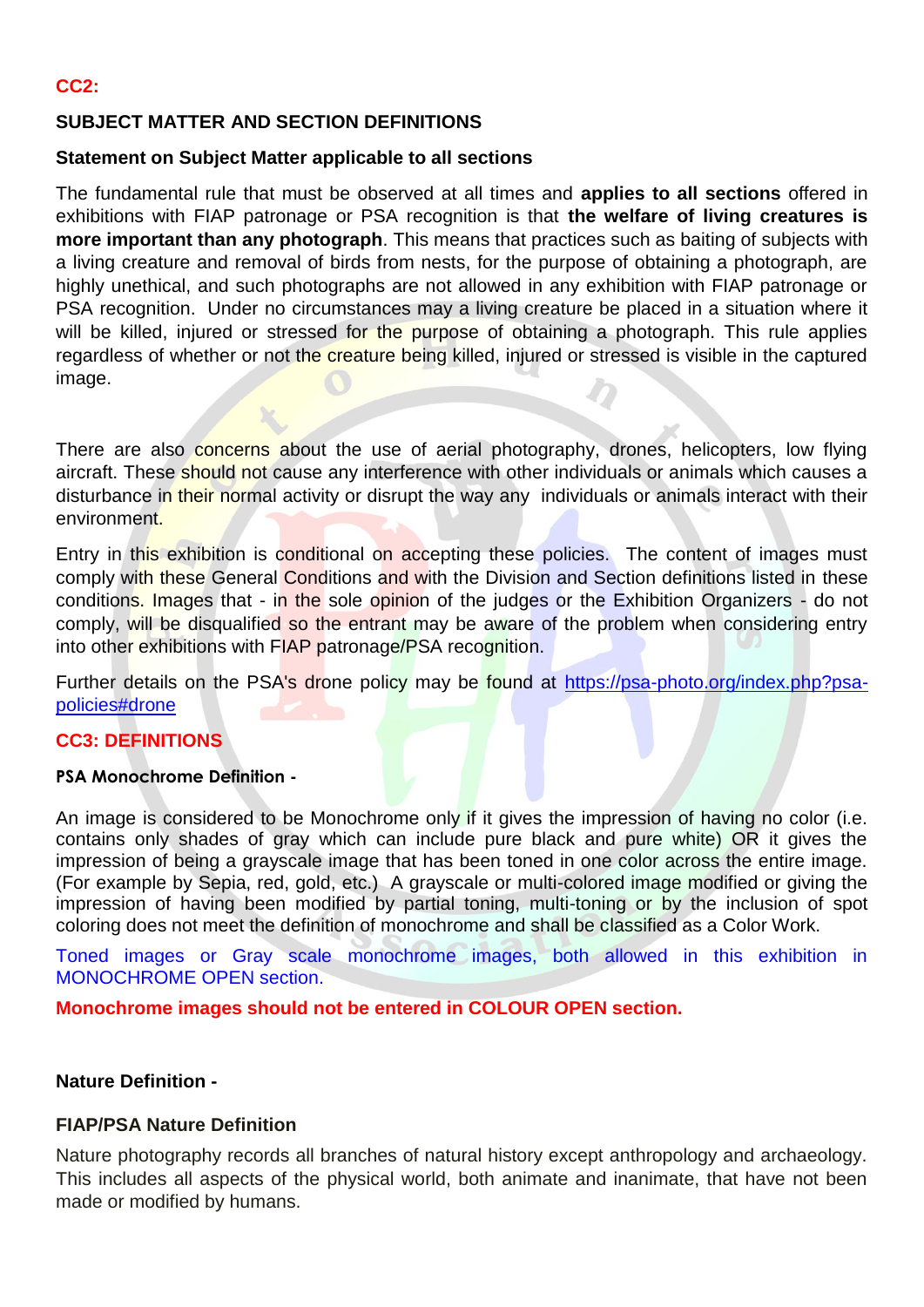Nature images must convey the truth of the scene that was photographed. A well-informed person should be able to identify the subject of the image and be satisfied that it has been presented honestly and that no unethical practices have been used to control the subject or capture the image. Images that directly or indirectly show any human activity that threatens the life or welfare of a living organism are not allowed.

The most important part of a Nature image is the nature story it tells. High technical standards are expected and the image must look natural. Adding a vignette or blurring the background during processing is not allowed.

Objects created by humans, and evidence of human activity, are allowed in Nature images only when they are a necessary part of the Nature story.

Photographs of human-created hybrid plants, cultivated plants, feral animals, domesticated animals, human-created hybrid animals and mounted or preserved zoological specimens are not allowed.

Images taken with subjects under controlled conditions, such as zoos, are allowed.

Controlling live subjects by chilling, an aesthetic or any other method of restricting natural movement for the purpose of a photograph is not allowed.

No modification that changes the truth of a Nature image is allowed. Images may be cropped but no other technique that adds or moves any part of the image is allowed.

Techniques that remove elements added by the camera, such as dust spots, digital noise and lens flare are allowed.

Complete conversion of color images to grayscale monochrome is allowed. Partial conversion, toning and infrared captures or conversions are not allowed.

Images of the same subject that are combined in-camera or with software by focus stacking or exposure blending are allowed. Multiple images with overlapping fields of view that are taken consecutively and combined in-camera or with software (image stitching) are allowed.

## *Attention is drawn to the PSA Statement on Subject Matter which applies to all sections*

## **Vignette and Borders**

For the purpose of this exhibition any border added to a Nature digital file must be a single border of white or grey, no greater than 3 -5 pixels in width.

Socia

Adding a vignette or blurring the background during processing is not allowed.

## **CD: PSA RULES**

#### **CD-1**

#### **Breaches of Rules**

If, at any time, it is determined in the reasonable discretion of the exhibition organizer or the judges before, during, or after the judging of an exhibition that an entrant has submitted entries where one or more images may fail to comply with these Conditions of Entry, including the stated definitions, the exhibition organizers reserve the right to delete the entry from the exhibition and void any or all acceptances or awards in connection with the exhibition. Fees may be forfeited or